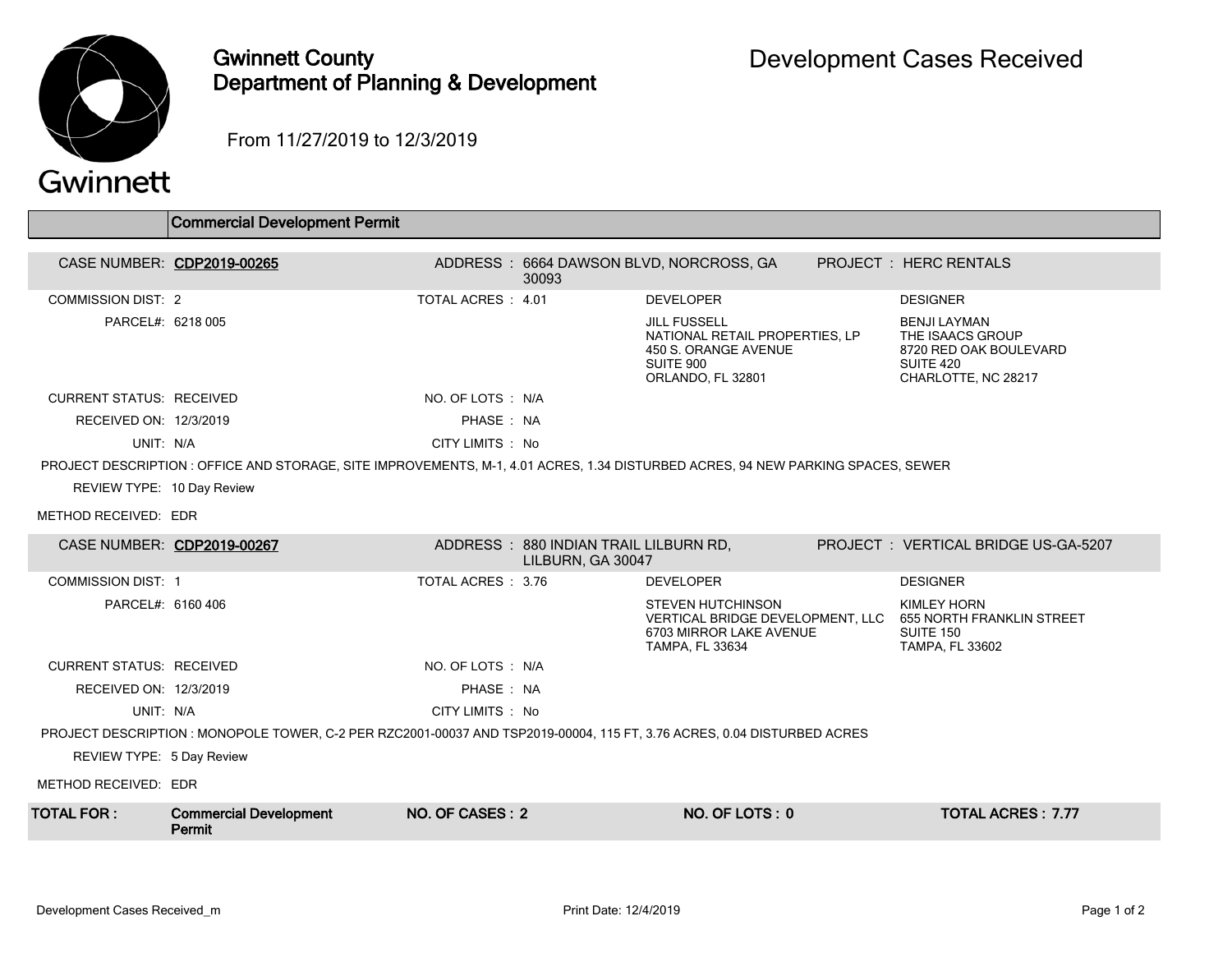|                                                                                                    | <b>Final Plat</b> |                    |                                                                  |                                                                                                     |  |                                                                                                                                                   |  |  |
|----------------------------------------------------------------------------------------------------|-------------------|--------------------|------------------------------------------------------------------|-----------------------------------------------------------------------------------------------------|--|---------------------------------------------------------------------------------------------------------------------------------------------------|--|--|
| CASE NUMBER: FPL2019-00076                                                                         |                   |                    | ADDRESS : 1467 FIVE FORKS TRICKUM RD,<br>LAWRENCEVILLE, GA 30096 |                                                                                                     |  | PROJECT : TRICKUM HILL                                                                                                                            |  |  |
| <b>COMMISSION DIST: 4</b>                                                                          |                   | TOTAL ACRES: 12.39 |                                                                  | <b>DEVELOPER</b>                                                                                    |  | <b>DESIGNER</b>                                                                                                                                   |  |  |
| PARCEL#: 5084 001                                                                                  |                   |                    |                                                                  | CHRIS COLE<br><b>RESIBUILT HOMES</b><br>3630 PEACHTREE ROAD, N.E.<br>SUITE 150<br>ATLANTA, GA 30326 |  | <b>KRISTAL RIGGINS</b><br><b>PLANNERS AND ENGINEERS</b><br><b>COLLABORATIVE</b><br>350 RESEARCH COURT<br>SUITE 200<br>PEACHTREE CORNERS, GA 30092 |  |  |
| <b>CURRENT STATUS: RECEIVED</b>                                                                    |                   | NO. OF LOTS : 78   |                                                                  |                                                                                                     |  |                                                                                                                                                   |  |  |
| RECEIVED ON: 12/2/2019                                                                             |                   | PHASE: NA          |                                                                  |                                                                                                     |  |                                                                                                                                                   |  |  |
| UNIT: N/A                                                                                          |                   | CITY LIMITS : No   |                                                                  |                                                                                                     |  |                                                                                                                                                   |  |  |
| PROJECT DESCRIPTION : SINGLE FAMILY TOWNHOMES, R-TH PER RZM2018-00006, 78 LOTS, 12.39 ACRES, SEWER |                   |                    |                                                                  |                                                                                                     |  |                                                                                                                                                   |  |  |
| REVIEW TYPE: 10 Day Review                                                                         |                   |                    |                                                                  |                                                                                                     |  |                                                                                                                                                   |  |  |
| METHOD RECEIVED: EDR                                                                               |                   |                    |                                                                  |                                                                                                     |  |                                                                                                                                                   |  |  |
| TOTAL FOR :                                                                                        | <b>Final Plat</b> | NO. OF CASES: 1    |                                                                  | NO. OF LOTS: 78                                                                                     |  | <b>TOTAL ACRES: 12.39</b>                                                                                                                         |  |  |
|                                                                                                    |                   |                    |                                                                  |                                                                                                     |  |                                                                                                                                                   |  |  |
| <b>GRAND TOTALS</b>                                                                                |                   | NO. OF CASES: 3    |                                                                  | NO. OF LOTS: 78                                                                                     |  | <b>TOTAL ACRES: 20.16</b>                                                                                                                         |  |  |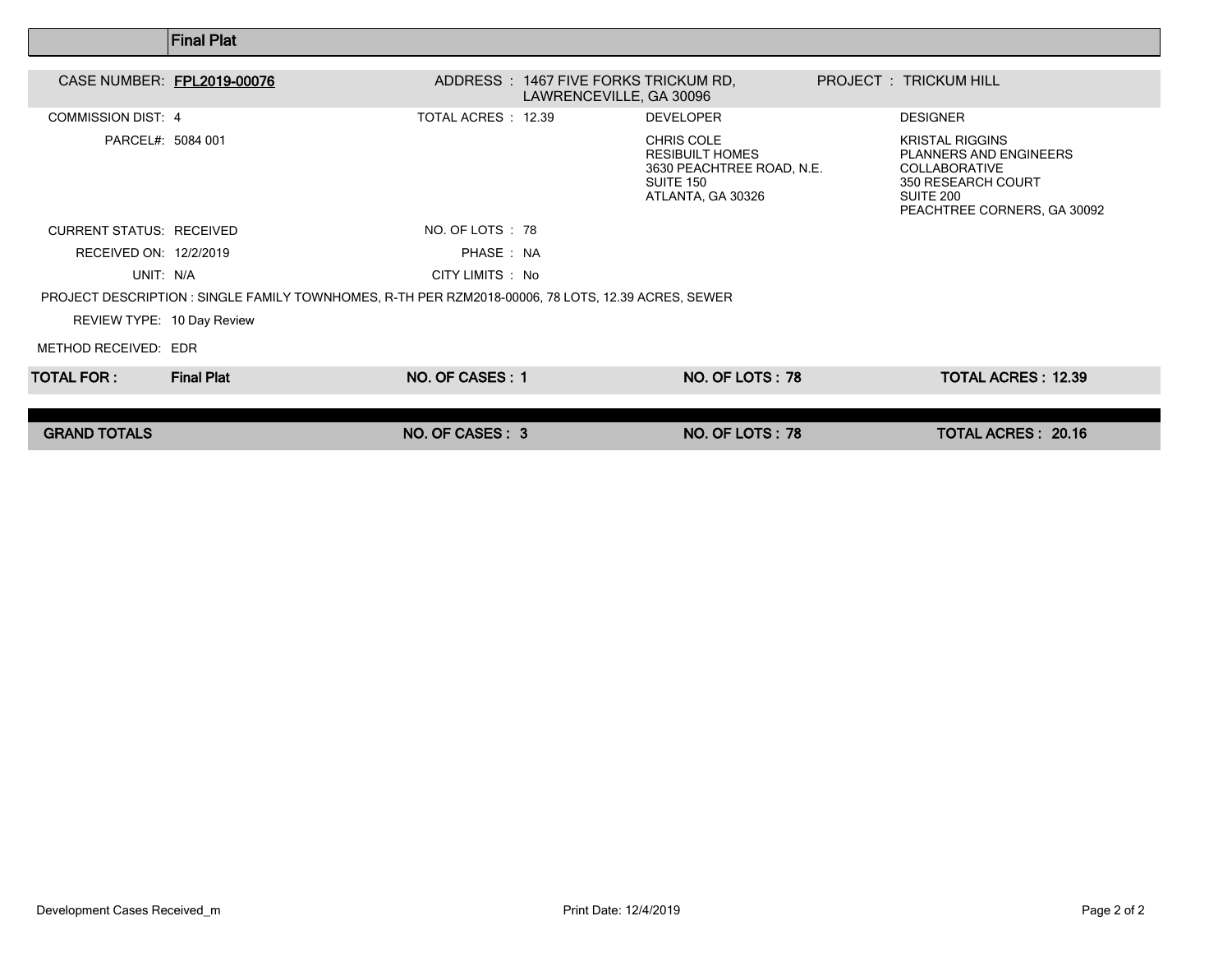

## Gwinnett County Department of Planning & Development

From 11/27/2019 to 12/3/2019

## Gwinnett

|                                 | Commercial Development Permit           |                   |                   |                                                                                  |                                                                                                                                                                   |
|---------------------------------|-----------------------------------------|-------------------|-------------------|----------------------------------------------------------------------------------|-------------------------------------------------------------------------------------------------------------------------------------------------------------------|
|                                 |                                         |                   |                   |                                                                                  |                                                                                                                                                                   |
|                                 | CASE NUMBER: CDP2019-00264              |                   | DULUTH, GA 30097  | ADDRESS: 2330 PEACHTREE INDUSTRIAL BLVD,                                         | PROJECT: LIDL GROCERY STORE #1428                                                                                                                                 |
| <b>COMMISSION DIST: 1</b>       |                                         | TOTAL ACRES: 3.86 |                   | <b>DEVELOPER</b>                                                                 | <b>DESIGNER</b>                                                                                                                                                   |
| PARCEL#: 7205 002               |                                         |                   |                   | <b>KYLE MAXWELL</b><br>LIDL US OPERATIONS, LLC<br>SUITE 320<br>ATLANTA, GA 30339 | <b>CHRISTOPHER MANES</b><br>WOLVERTON AND ASSOCIATES. INC.<br>400 INTERSTATE NORTH PARKWAY, S.E. 6745 SUGARLOAF PARKWAY<br>SUITE 100<br>DULUTH, GA 30097          |
| <b>CURRENT STATUS: RECEIVED</b> |                                         | NO. OF LOTS : N/A |                   |                                                                                  |                                                                                                                                                                   |
| RECEIVED ON: 11/27/2019         |                                         | PHASE: NA         |                   |                                                                                  |                                                                                                                                                                   |
| UNIT: N/A                       |                                         | CITY LIMITS : Yes |                   |                                                                                  |                                                                                                                                                                   |
| <b>SEWER</b>                    |                                         |                   |                   |                                                                                  | PROJECT DESCRIPTION: CITY OF DULUTH, LIDL GROCERY STORE #1428, PUD PER Z2016-003, NEW 29,136 SQ FT, 1 STORY, 3.857 ACRES, 5.00 DISTURBED, 161 NEW PARKING SPACES, |
| REVIEW TYPE: 10 Day Review      |                                         |                   |                   |                                                                                  |                                                                                                                                                                   |
| METHOD RECEIVED: EDR            |                                         |                   |                   |                                                                                  |                                                                                                                                                                   |
| TOTAL FOR :                     | <b>Commercial Development</b><br>Permit | NO. OF CASES: 1   |                   | NO. OF LOTS: 0                                                                   | <b>TOTAL ACRES: 3.86</b>                                                                                                                                          |
|                                 | <b>Final Plat</b>                       |                   |                   |                                                                                  |                                                                                                                                                                   |
| CASE NUMBER: FPL2019-00077      |                                         |                   | SUWANEE, GA 30024 | ADDRESS: 760 PEACHTREE INDUSTRIAL BLVD,                                          | <b>PROJECT : SUWANEE SQUARE</b>                                                                                                                                   |
| <b>COMMISSION DIST:</b>         |                                         | TOTAL ACRES: 6.14 |                   | <b>DEVELOPER</b>                                                                 | <b>DESIGNER</b>                                                                                                                                                   |
| PARCEL#: 7237 396               |                                         |                   |                   | <b>CORRIDOR NOLAN, LLV</b><br>246 NORTH PERRY STREET<br>LAWRENCEVILLE, GA 30046  | <b>WARREN HUNTER</b><br><b>GA LAND SURVEYOR, LLC</b><br>3355 ANNANDALE LANE<br>SUITE <sub>1</sub><br>SUWANEE, GA 30024                                            |
| <b>CURRENT STATUS: RECEIVED</b> |                                         |                   |                   |                                                                                  |                                                                                                                                                                   |
|                                 |                                         | NO. OF LOTS : 43  |                   |                                                                                  |                                                                                                                                                                   |